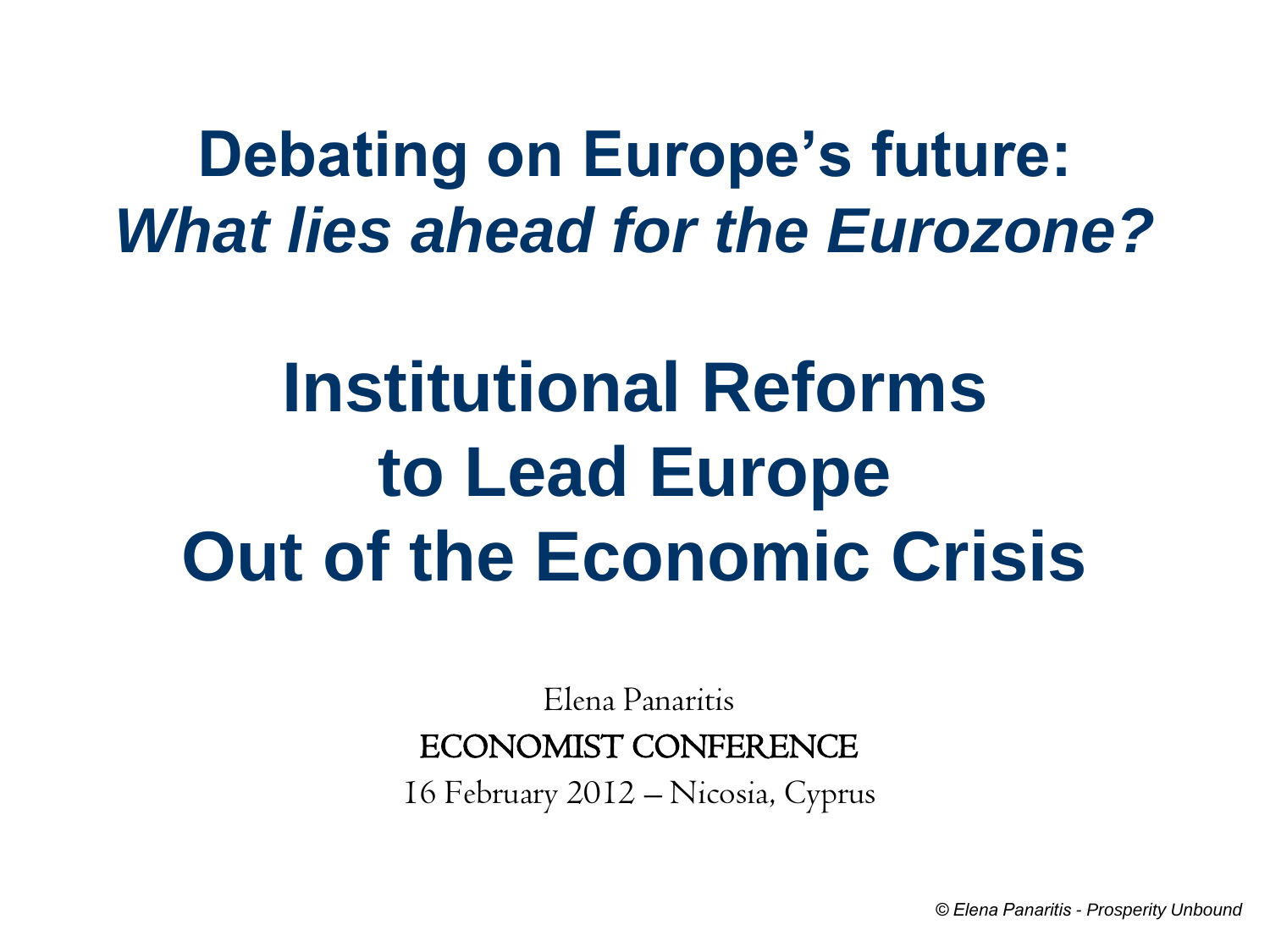## Sale Process of Property (today)

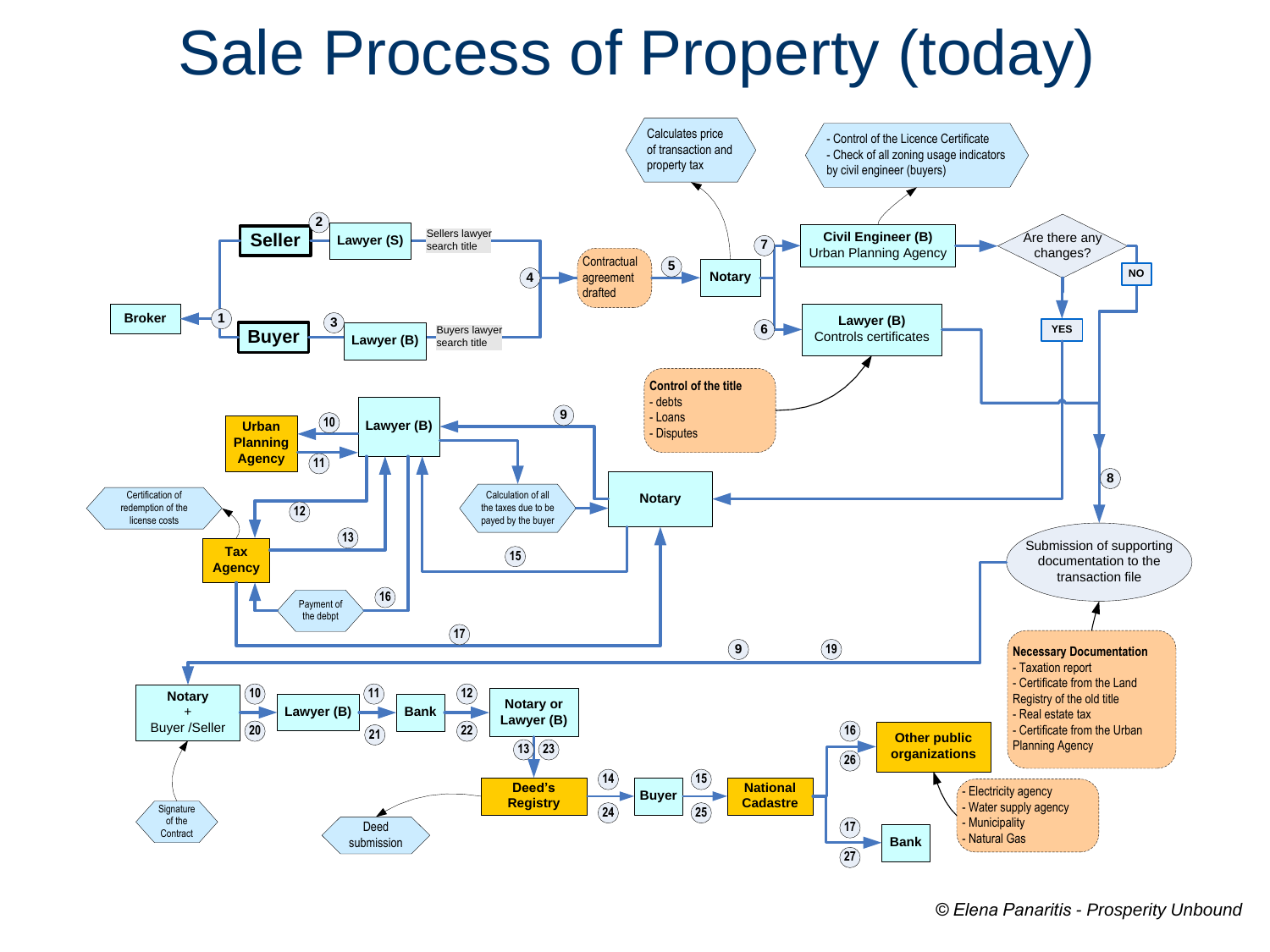## **Sale Process of Property**

SNAPSHOT:

- ENTITIES INVOLVED: 15
- STEPS TAKEN:  $17 27$
- TIME REQUIRED: 1-6 MONTHS
- 
- 
- 
- LEGAL SYSTEMS: 3 (DEEDS-TITLE-NOTARY)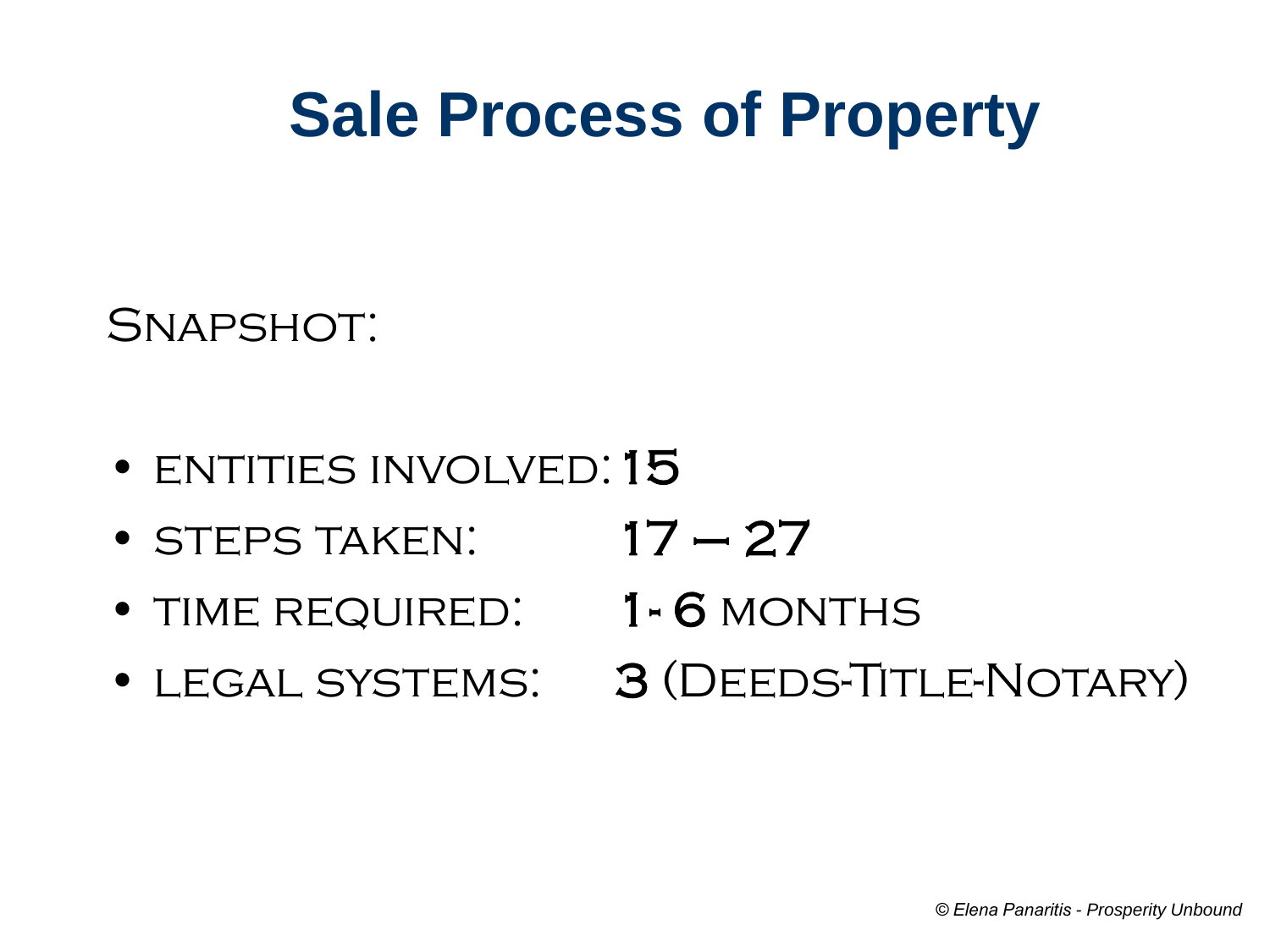#### Sale Process (Normative)

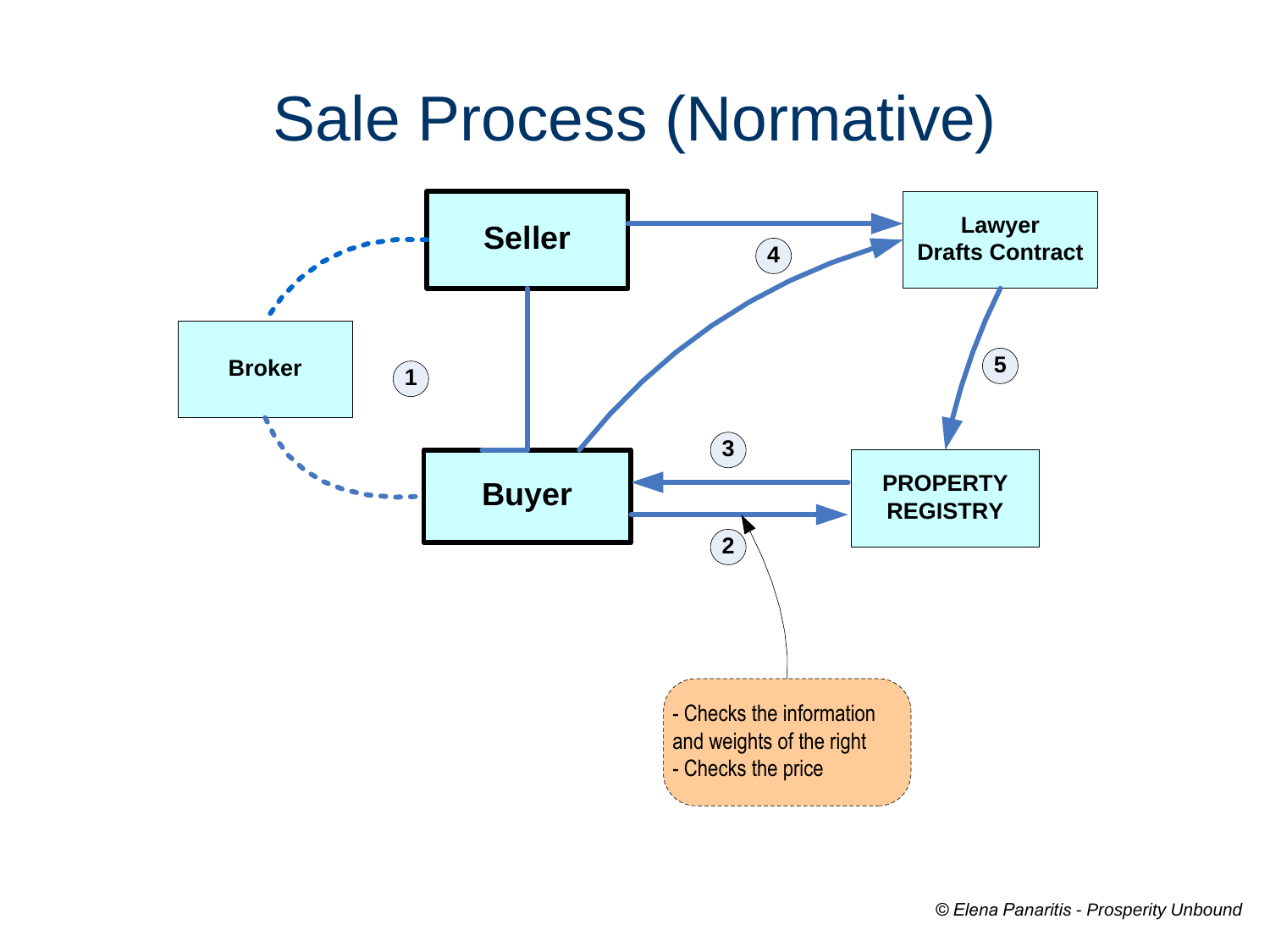

#### **Doing Business in Cyprus**

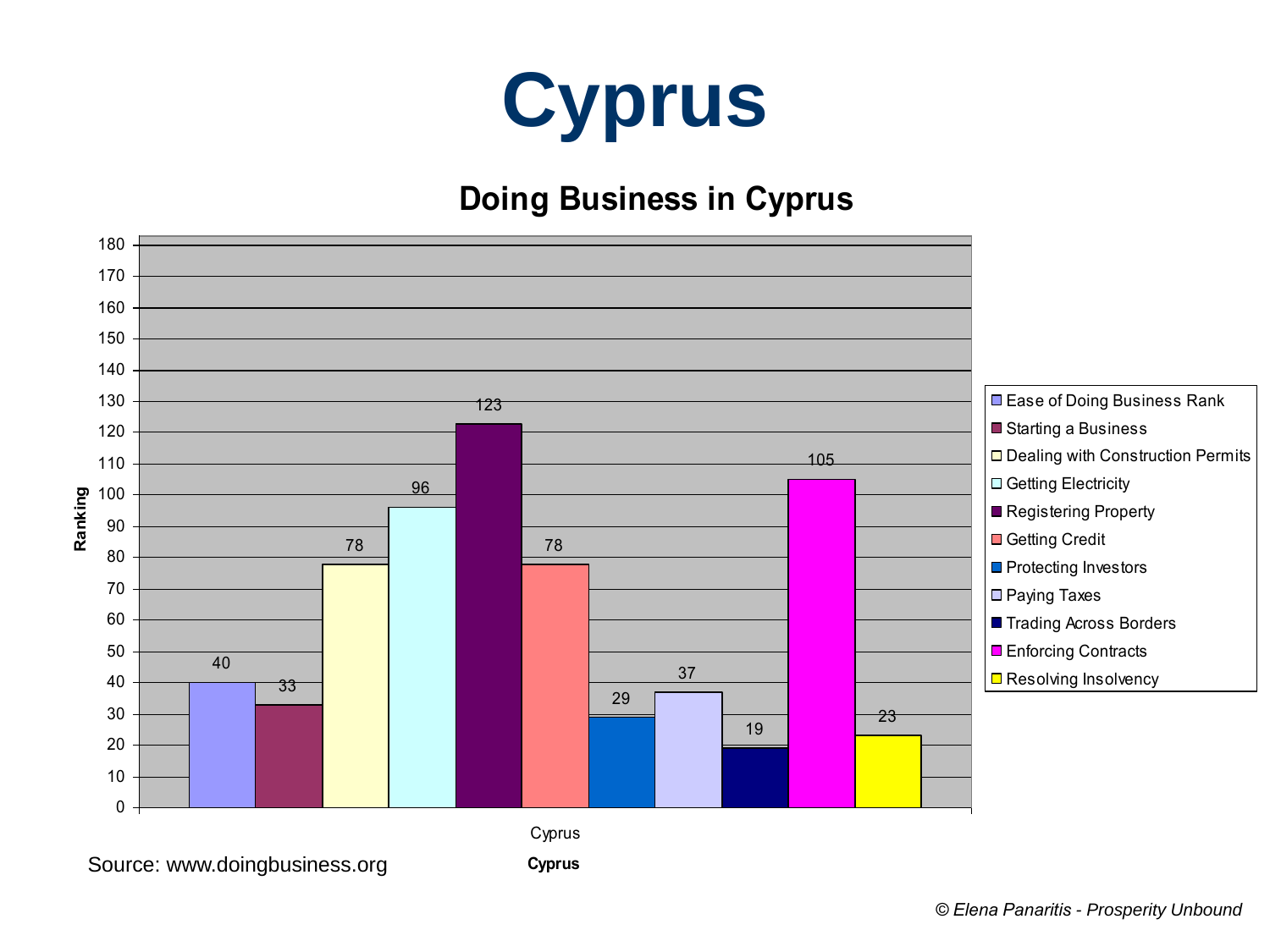# **Registering Property**

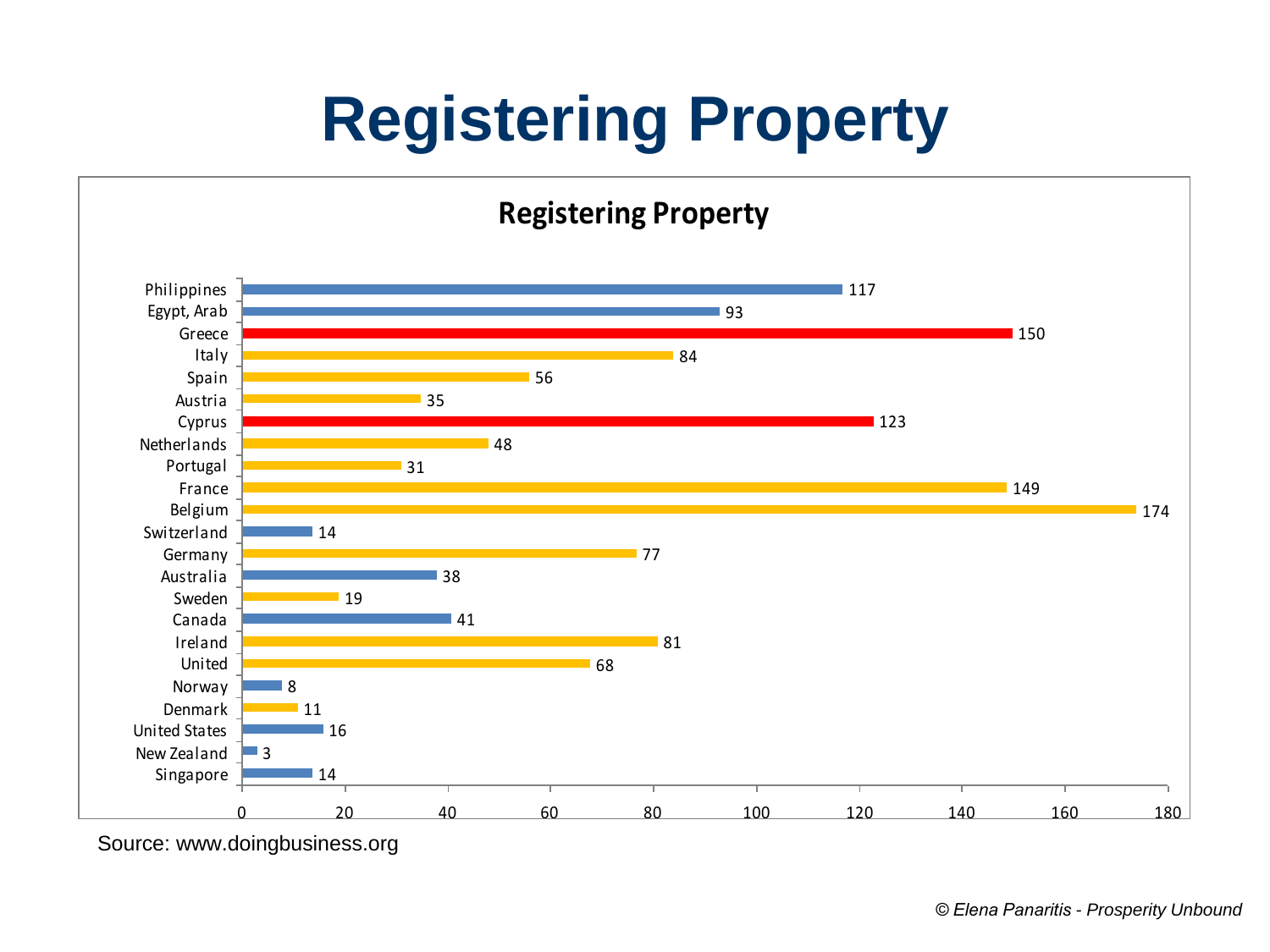# **Size of non Enlisted Work Force (Labor)**



Source: Report on Informal Markets for PGTFA 2011 – V. Garcia, E. Panaritis, C. Rivas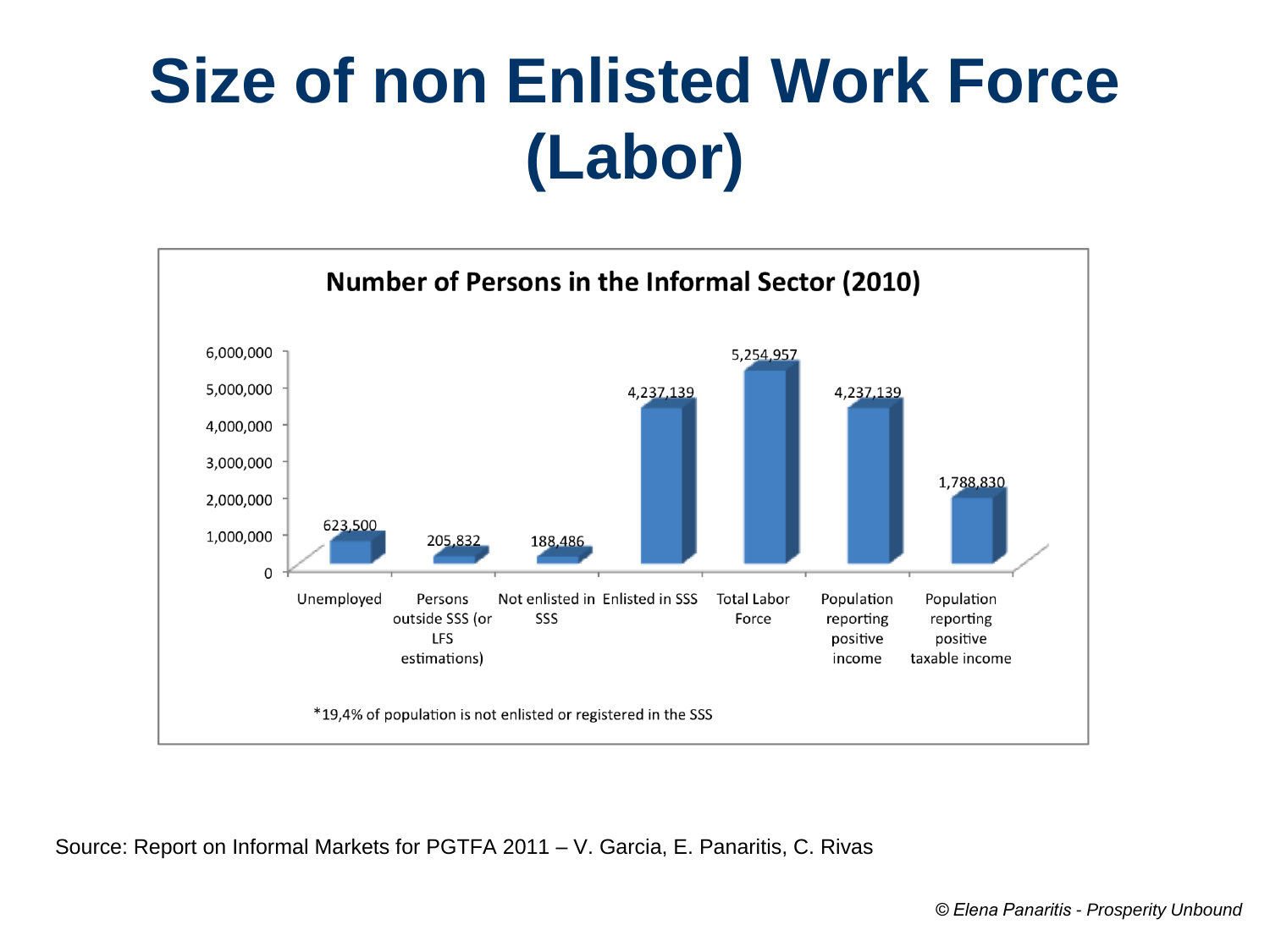# **Informal Work Force in GR**

- GR Informality = Semi-Reported Employment
- High Level of turnover (contracts)
- Newly hired
	- Women: **45%** insured by their employees
	- Men: **55%**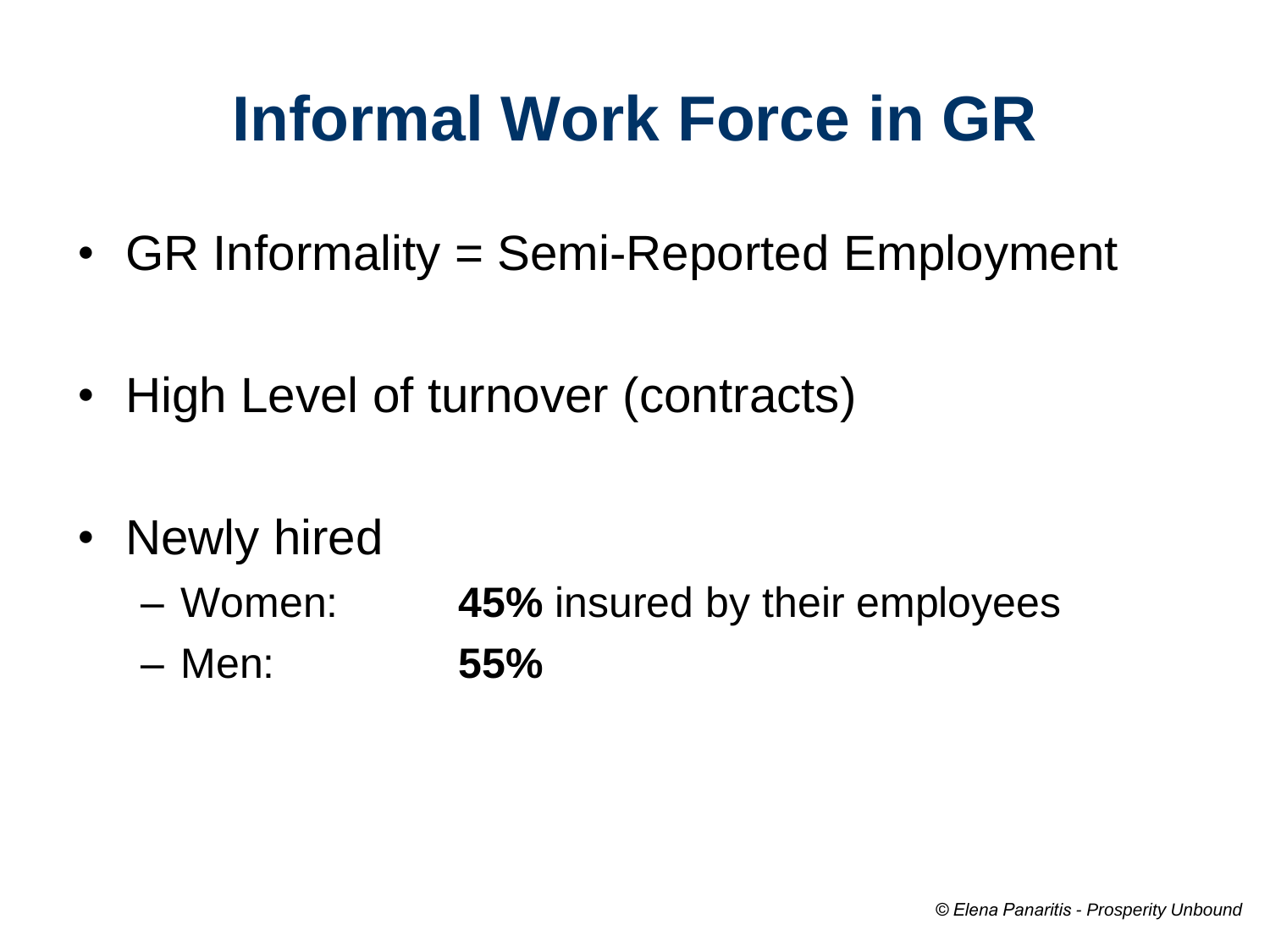#### **Informal Work Force and Social Security Contributions**



Sources: Hellenic Statistical Authority and IMF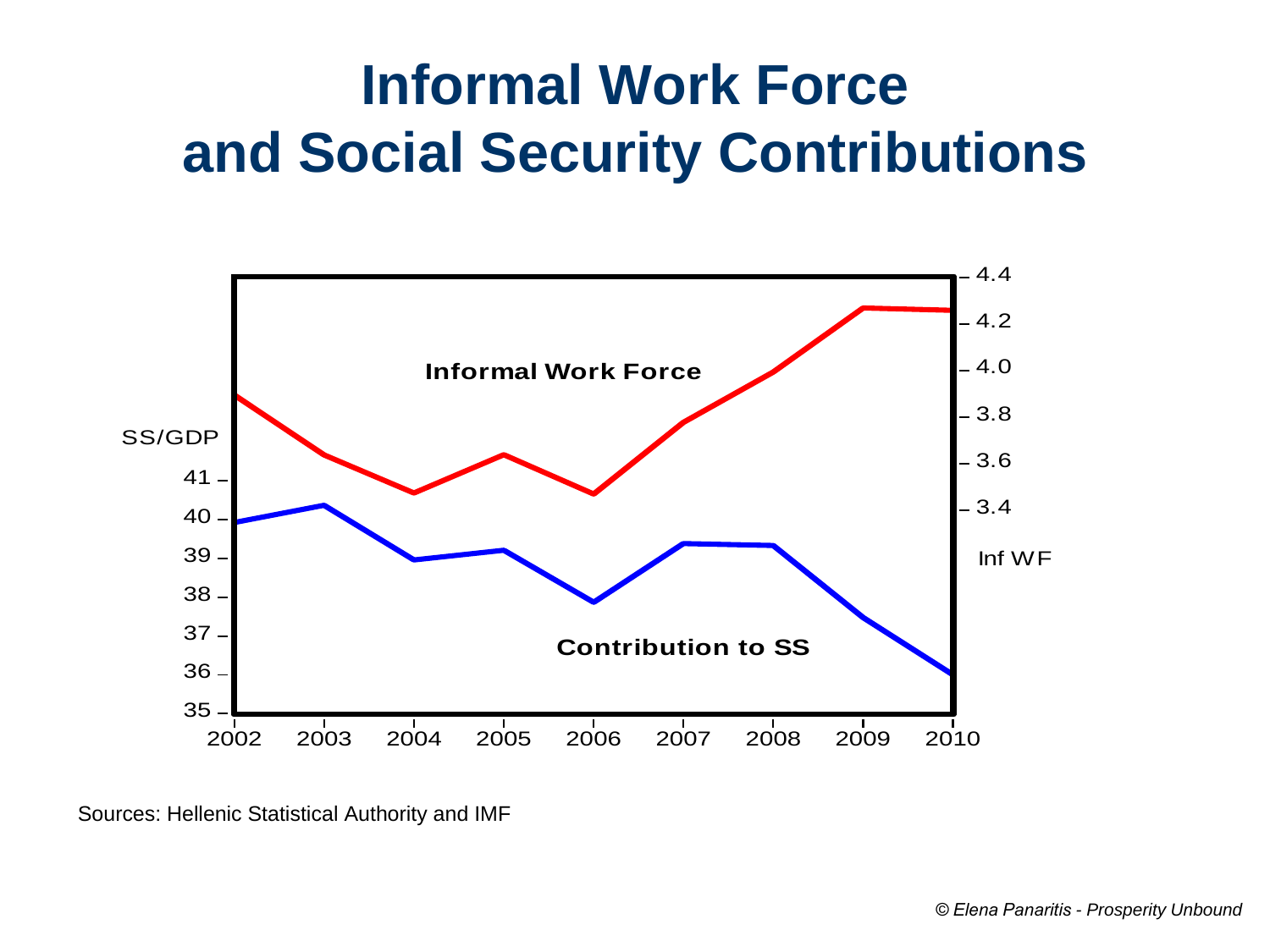## **Informal Work Force**

![](_page_9_Figure_1.jpeg)

Source: Hellenic Statistical Authority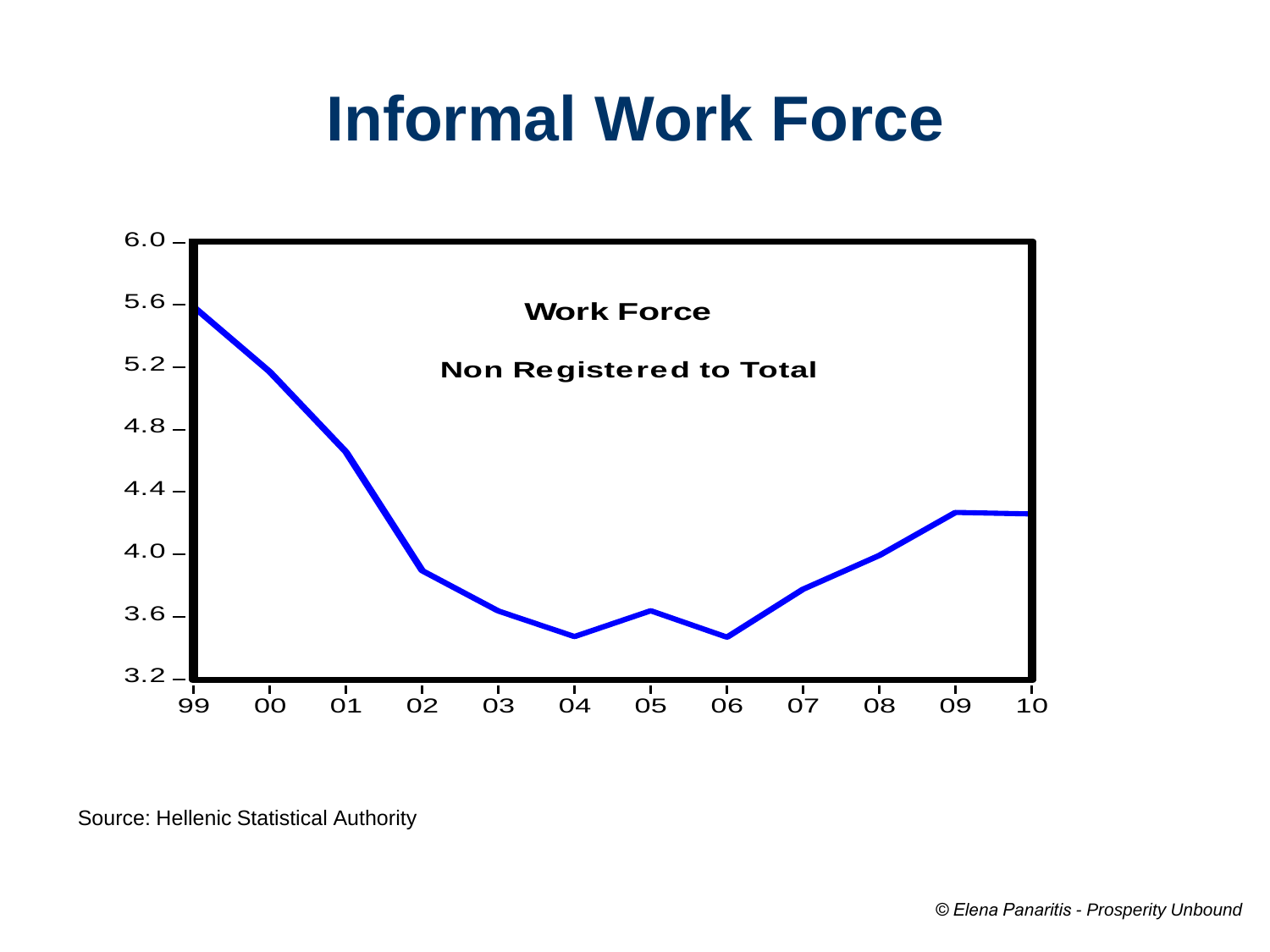# **Starting a Business**

![](_page_10_Figure_1.jpeg)

Source: www.doingbusiness.org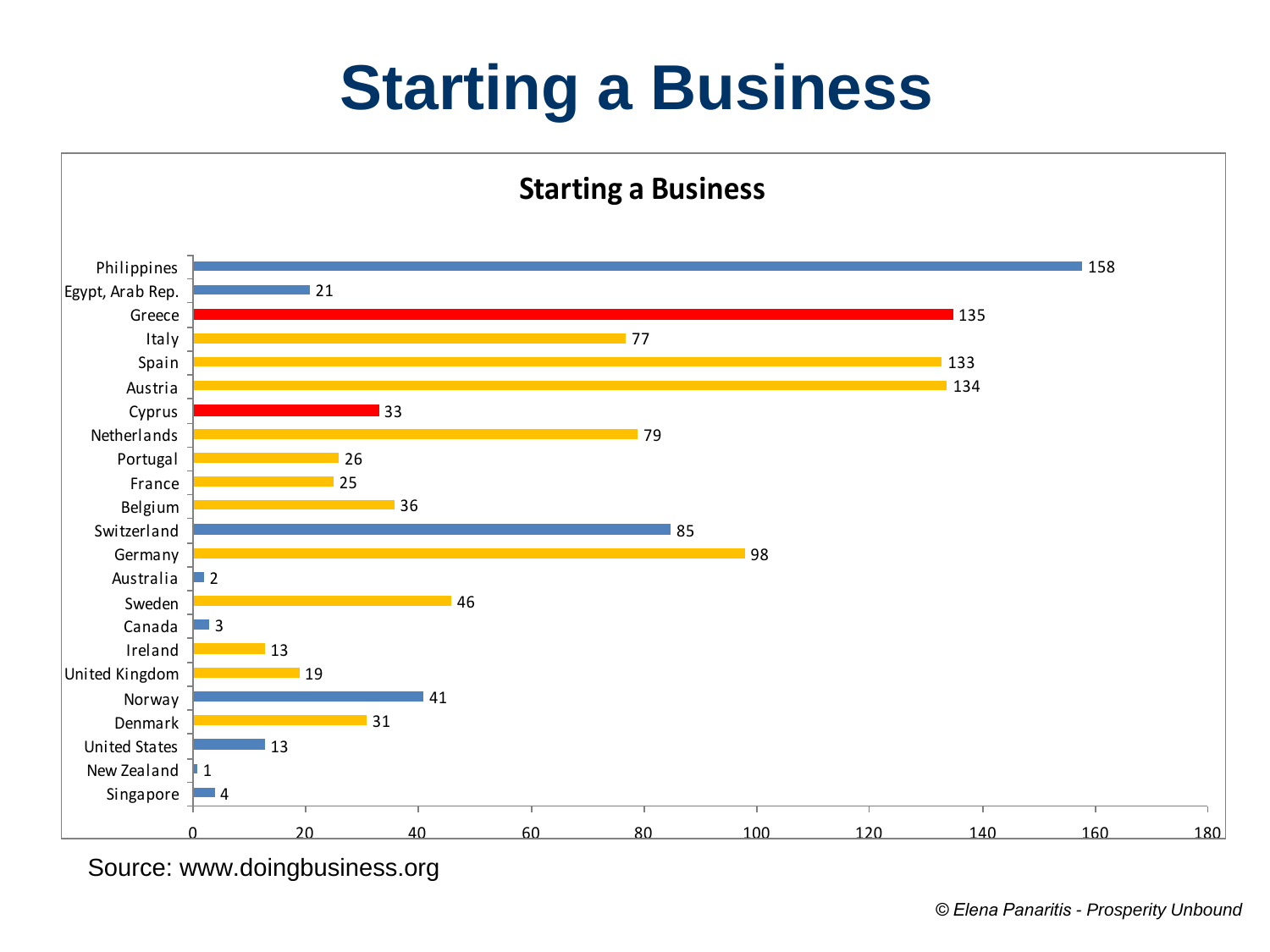# **Ease of Doing Business**

![](_page_11_Figure_1.jpeg)